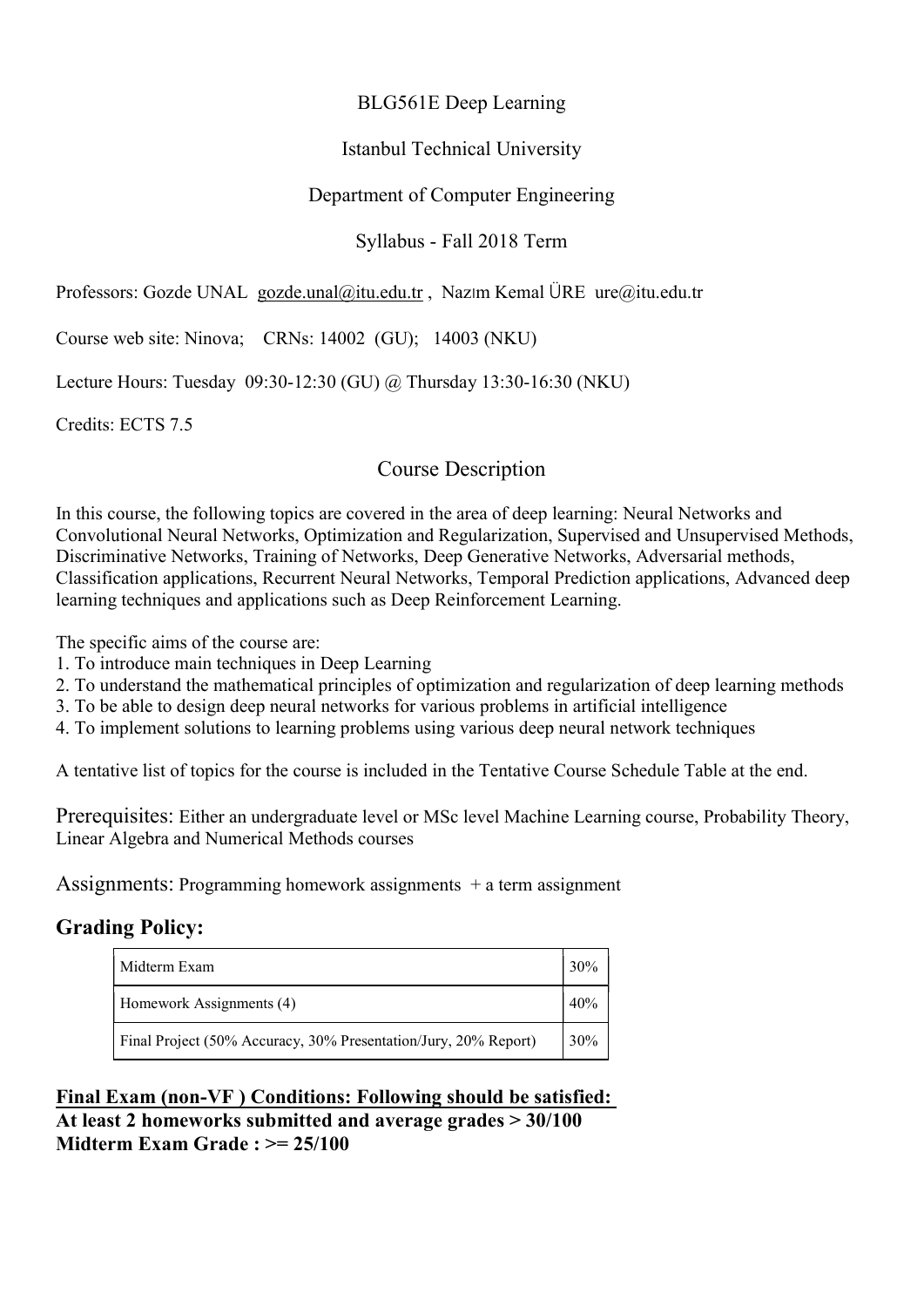## Learning Outcomes of the Course

Upon successful completion of BLG561E, students will be able to:

1. Know and discuss the main problems, application areas and the techniques of deep learning

2. Describe, construct and use necessary mathematical tools in deep learning such as optimization, regularization etc.

3. Design various types of convolutional, fully connected and sequential neural networks and construct and run necessary procedures for training of deep neural networks

4. Know and apply different mathematical formulations and solution techniques to supervised and unsupervised approaches in learning, specifically discriminative and generative network models 5. Implement computer realizations of deep learning applications

### References

- No single textbook exists. Some references for deep learning are:
	- Deep Learning, I. Goodfellow, Y. Bengio, A. Courville, 2016, MIT Press.
	- Deep Learning with Python, F. Chollet, 2017, Manning.
	- Fundamentals of Deep LearningDesigning Next-Generation Machine Intelligence Algorithms, Nikhil Buduma, Reilly
	- neuralnetworksanddeeplearning.com
	- https://github.com/muupan/deep-reinforcement-learning-papers
	- Coursera Deep Learning Online Course Series
	- Stanford CS231N Deep Learning /Computer Vision Course videos

# Course Policies

Discussions among students for course assignments and projects are encouraged. However, what you submit should be always the output of your own efforts and your own work.

Cheating and Plagiarism: "Cheating is the actual or attempted practice of fraudulent or deceptive acts for the purpose of improving one's grade or obtaining course credit; such acts also include assisting another student to do so. Typically, such acts occur in relation to examinations. However, it is the intent of this definition that the term 'cheating' not be limited to examination situations only, but that it include any and all actions by a student that are intended to gain an unearned academic advantage by fraudulent or deceptive means. Plagiarism is a specific form of cheating which consists of the misuse of the published and/or unpublished works of others by misrepresenting the material (i.e., their intellectual property) so used as one's own work." [1]

#### Penalties for cheating and plagiarism range from a 0 or F on a particular assignment, through an FF grade for the course, to disciplinary action and to expulsion from the university.

For more information read the **page: ITU Ethics in University:** http://www.odek.itu.edu.tr/?SayfaId=13

Disruptive Classroom Behavior [1]: "The classroom is a special environment in which students and faculty come together to promote learning and growth. It is essential to this learning environment that respect for the rights of others seeking to learn, respect for the professionalism of the instructor, and the general goals of academic freedom are

maintained. … Differences of viewpoint or concerns should be expressed in terms, which are supportive of the learning process, creating an environment in which students and faculty may learn to reason with clarity and compassion, to share of themselves without losing their identities, and to develop an understanding of the community

in which they live. … Student conduct which disrupts the learning process shall not be tolerated and may lead to disciplinary action and/or removal from class."

[1] Reference: http://conduct.ucr.edu/docs/disruptive.pdf